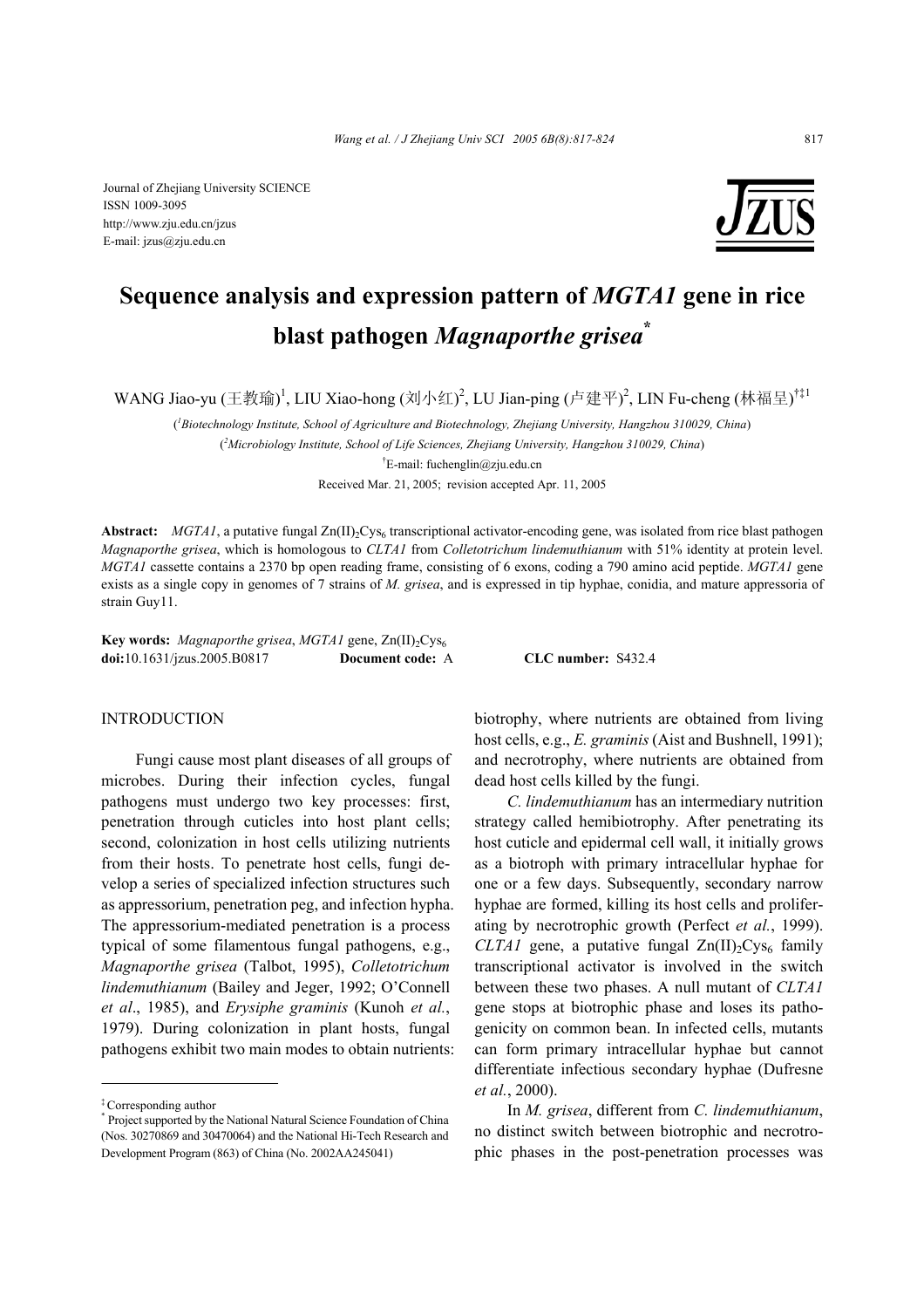found, although *M. grisea* does not induce visible necrotic damages on the infected rice leaves until 4~5 d after infection. Firstly, the penetration peg of *M. grisea* differentiates into bulbous primary infection hyphae in the plant epidermal cells, and then primary hyphae differentiate narrow secondary hyphae and spread in the leaf (Heath *et al.*, 1990a; 1990b). The mechanism involved in colonization of *M. grisea* in rice leaf leaves much to be understood.

In view of the similarity in penetration of *C. lindemuthianum* as *M. grisea* and the importance of *CLTA1* in the colonization of *C. lindemuthianum*, *CLTA1* homologous genes in *M. grisea* probably play an important role in the colonization of *M. grisea* and account for the differences of nutrition between these two fungi. A homologous gene (*MGTA1*) to *CLTA1* with 51% identity to *CLTA1* at the protein level in *M. grisea* was identified in this study.

#### MATERIALS AND METHODS

#### **Strains, media, and growth of** *M. grisea*

*M. grisea* strains Guy11, Y91-11, Y90-1, 84-7-3, 2000-034E3, 2001-068F1 and 2001-060G1 were used in this study. The fungi were grown routinely on complete medium (Talbot *et al.*, 1993). Long-term storage of *M. grisea* was carried out by growing the fungus through sterile filter paper discs, desiccating for 48 h and storing them at −20 °C. Mycelia collected from 2-day-old complete medium cultures shaken at 150 r/min at 27 °C were used for the isolation of fungal genomic DNA.

#### **Nucleic acid manipulation and analysis**

Genomic DNA was extracted from fungal mycelium using a CTAB (hexadecyltrimethylammonium bromide) procedure described by Talbot *et al.*(1993). Routine PCR, gel electrophoresis, restriction enzyme digestion and cloning in *Escherichia coli* were carried out using standard procedures (Sambrook *et al.*, 1989). Elongase Amplification System (Invitrogen, USA) was used to amplify relatively long DNA molecules (>5 kb) form genomic DNA, and the PCR products were cloned into PCR-XL-TOPO vector (Invitrogen, USA). DIG high prime DNA labelling and detection starter kit Ι (Roche, Germany) was used in the DNA gel blot

#### hybridization.

## **DNA Sequencing and Sequence Analysis**

The DNA clones and cDNA clones were sequenced using AB3730 autosequencer (ABI, USA). BLAST program (Altschul *et al.*, 1997) was used to search for homologues against GenBank database (http://www.ncbi.nlm.nih.gov/blast/) and fungal genome database (Broad Institute, http://www.broad. mit.edu/annotation/). Multiple sequence alignments were determined using CLUSTAL V software (Higgins *et al.*, 1992).

# **Construction of** *MGTA1(p)::eGFP::HPH* **fusion vector**

pEGFP (Clontech, USA) was digested with *Pvu*II and *Hpa*I to remove lacZ promoter, and self-ligated to generate pEGFP11. A 1.5 kb promoter fragment of *MGTA1* was amplified using the primer MGTA150 (5′-GCATTCCTTGGGCCCCGCATAA C-3′) and MGTA130n (5′-GTGCCATGGTGGTCGA AGTGCTGAAGCCAC-3′), and cloned into easy vector pGEM-T (Promega, USA) to generate pMP4. Then this promoter fragment was cut with *Nco*I and cloned into pEGFP11. A plasmid with *MGTA1* promoter and *eGFP* gene in the same orientation was selected and named pLM7. A 2.3 kb *Apa*I *MGTA1(p)::eGFP* fragment from pLM7 was cloned into the *Apa*I site of pCB1004 (Caroll *et al.*, 1994) to generate two plasmids with different insertion orientation: pELM3 and pELM6. A 1.4 kb *Kpn*I*-Bam*HI fragment covering *HPH* gene under control of trpC was cut from pCSN43 (Staben *et al*., 1989) and cloned into pLM7 to generate pLMH. The *MGTA1(p)::eGFP::HPH* vectors pELM3, pELM6 and pLMH were verified by restriction digestion and used to transform protoplast after linearization.

#### **Fungal transformations**

Protoplast preparation and transformation were done as described previously (Talbot *et al.*, 1993). DNA was transformed into the *M. grisea* strain Guy11 and transformants selected for hygromycin resistance in complete media with 200 µg/ml hygromycin.

# **Examination of** *eGFP* **fluorescence**

Fluorescence of *MGTA1(p)::eGFP::HPH* fusion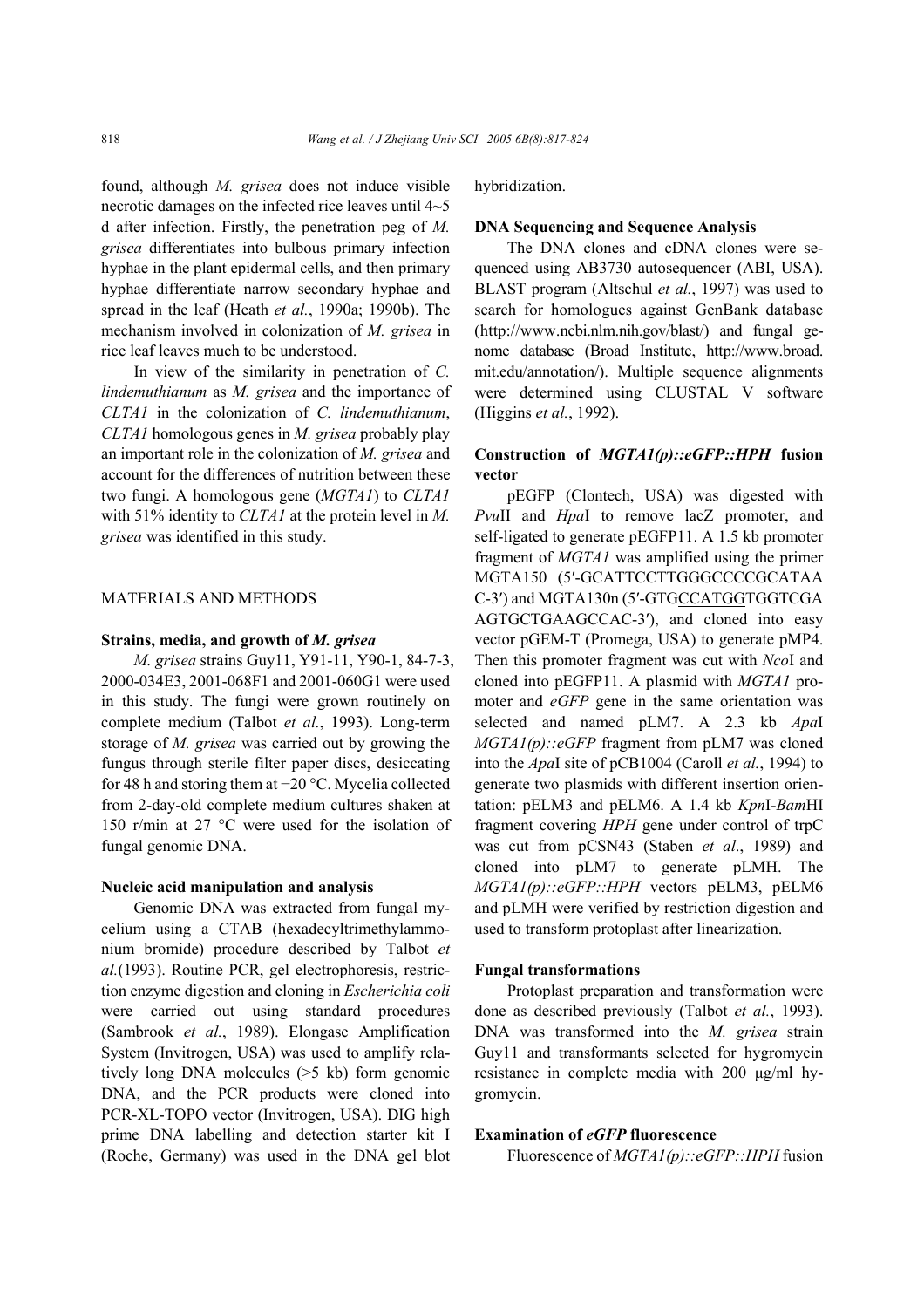transformed strains were detected using an excitation wavelength of 488 nm and an emission between 500 and 530 nm. Transformants were viewed using an Olympus-BX51 microscope with UV epifluorescence and appropriate filters.

## RESULTS

# **Isolation of** *MGTA1* **gene**

The 746 amino acid sequence of *CLTA1* was used to search for homologous genes against *M. grisea* genome database (Broad Institute, http://www.broad.mit.edu/annotation/fungi/magnapo rthe/) with tblastN and blastP program (Altschul *et al.*, 1997). Seven genome contigs and 14 hypothetical genes with *E*-values less than 8e-04 were found in the *M. grisea* database (Table 1 and Table 2).

**Table 1 Result of tblastN with Clta1p against** *M. grisea*  **genome database** 

| Contig noes             | Score (bits) | $E$ -value |
|-------------------------|--------------|------------|
| M. grisea contig 2.2025 | 223          | 4e-65      |
| M. grisea contig 2.275  | 71           | $4e-12$    |
| M. grisea contig 2.1096 | 68           | $4e-11$    |
| M. grisea contig 2.274  | -51          | $3e-06$    |
| M. grisea contig 2.1386 | 48           | $4e-0.5$   |
| M. grisea contig 2.474  | 46           | $1e-04$    |
| M. grisea contig 2.488  | 44           | 7e-04      |

**Table 2 Result of blastP with Clta1p against** *M. grisea*  **genome database** 

| Hypothetical gene | Score (bits) | $E$ -value |
|-------------------|--------------|------------|
| MG10529.4         | 540          | e-154      |
| MG10528.4         | 80           | $3e-15$    |
| <i>MG01486.4</i>  | 71           | $1e-12$    |
| MG05829.4         | 68           | $1e-11$    |
| <i>MG10212.4</i>  | 55           | $9e-08$    |
| MG03848.4         | 54           | $2e-07$    |
| <i>MG07450.4</i>  | 51           | $1e-06$    |
| <i>MG09443.4</i>  | 47           | $1e-05$    |
| <i>MG08418.4</i>  | 47           | $1e-05$    |
| MG02377.4         | 46           | $3e-05$    |
| <i>MG09118.4</i>  | 45           | 6e-05      |
| MG02408.4         | 44           | $2e-04$    |
| MG06086.4         | 42           | 6e-04      |
| <i>MG00318.4</i>  | 42           | 8e-04      |

Among those hypothetical genes, the gene most identical (Score=540, *E*-value=e-154) to *CLTA1* was *MG10529.4* (GenBank accession No. EAA46835.1) located in *M. grisea* contig 2.2025 (Broad Institute). So, the hypothetical gene *MG10529.4*, namely *MGTA1* in this paper, was the potential homologous gene to *CLTA1*.

A 5.2 kb DNA fragment covering *MGTA1* gene full length was amplified from genomic DNA of *M. grisea* strain Guy11 using forward primer MGTA150 and reverse primer MGTA130 (5′-GCTGCGTGG GATGGGGGTGTG-3′) (Fig.1a). The fragment was cloned into PCR-XL-TOPO vector (Invitrogen, USA). Three independent clones (pTL12, pTL20, pTL22) were selected and verified exactly as recombination clones by restriction digestion (Fig.1b).

A 3.0 kb *MGTA1* cDNA fragment was amplified from a cDNA library constructed with RNA extracted from 24 h-old appressoria of *M. grisea* strain Guy11 (Lu *et al*., 2005) using forward primer Tl20.w2f (5′-AAACCATAATAGCCGCAAGG-3′) and reverse primer Tl20.w2r (5′-GTCATTCCCAAGATC TAGTC-3′). The fragment was cloned into easy vector pGEM-T (Promega, USA). Three independent clones (pW2FW2R4, pW2FW2R7, pW2FW2R8) were selected and verified as recombination clones by restriction digestion (Fig.1c).



**Fig.1 5.2 kb PCR product and digestion of pTL20 and pW2FW2R4 (a) 5.2 kb fragment containing** *MGTA1* **gene amplified from** *M. grisea* **strain Guy11 genomic DNA; (b) pTL20 digestion with restriction enzymes; (c) pW2FW2R4 digestion with restriction enzymes. P, 5.2 kb PCR product; m, 1 kb DNA ladder; A,** *Apa***I; E,** *Eco***RI; H,** *Hin***dIII; S,**  *Sac***I; Sl,** *Sal***I; X,** *Xho***I**

#### **Sequencing analysis of** *MGTA1* **gene**

Three DNA clones (pTL12, pTL20 and pTL22) and 3 cDNA clones (pW2FW2R4, pW2FW2R7 and pW2FW2R8) were sequenced on both strands. The genomic DNA sequence, cDNA sequence and deduced protein sequence of *MGTA1* were submitted to GenBank (accession No. AY786158). Six nt differing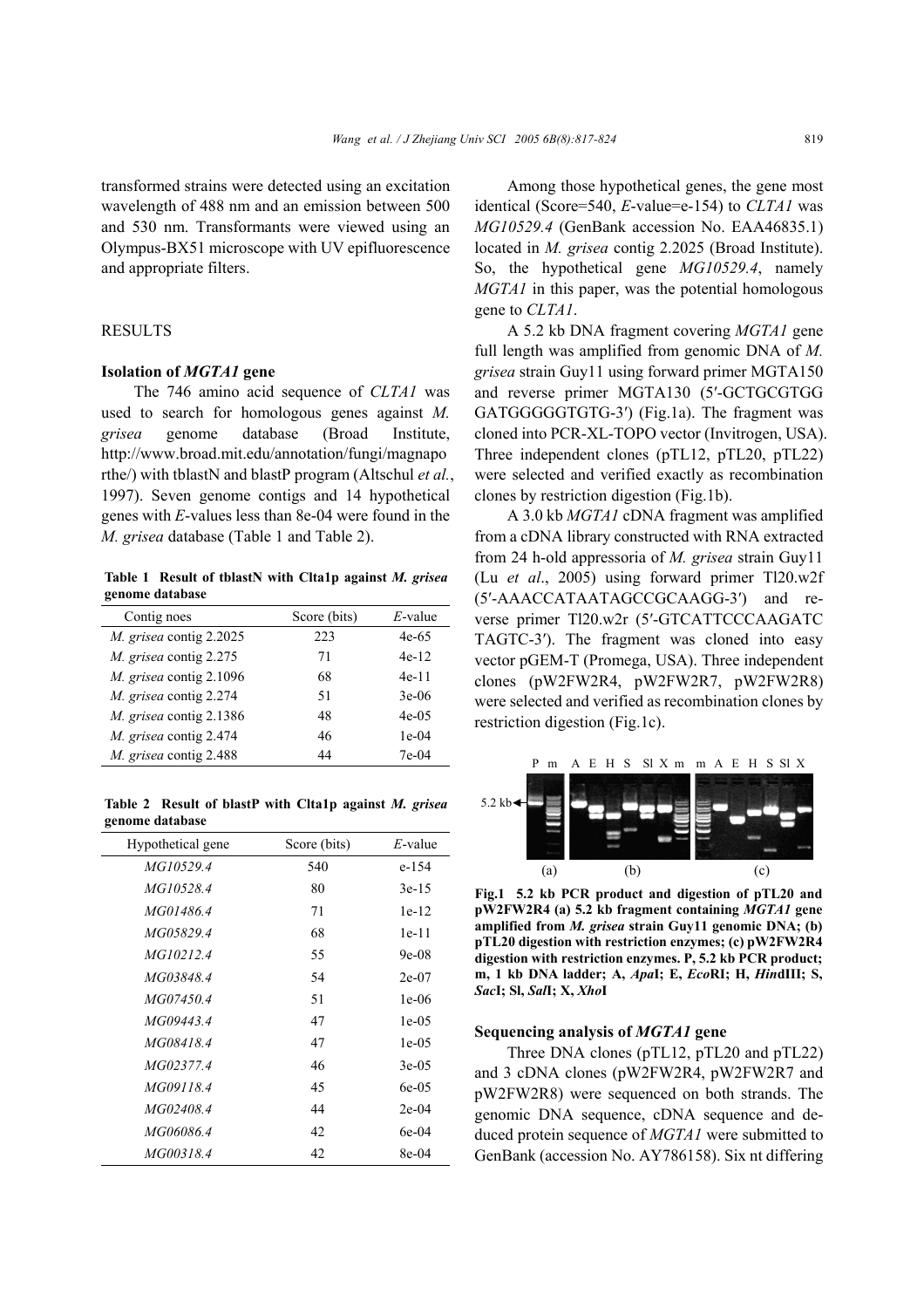was identified among 5.2 kb DNA sequence between our result (strain Guy11) and *M. grisea* database (strain 70-15, Broad Institute).

Analysis of these 3 cDNA sequences revealed an open reading frame of 2370 bp, coding a 790 amino acid peptide (GenBank accession No. AY786158**)**. Compared with *MGTA1* cDNA sequence, *MGTA1* genomic DNA cassette contains 6 introns and 6 exons. Of these 6 introns, a 100 bp long 5′-intron locates at the 405 bp upstream of the *MGTA1* initiation codon. *MG10529.4* not having exactly the same location as that of the second and the third intron of *MGTA1* leads to a difference in a stretch of 28-amino acids between the two proteins (Fig.2). Since intron locations of *MGTA1* were determined experimentally using a cDNA sequence, the automatic annotation of these two introns in *MG10529.4* was erroneously estimated.



The 790 amino acid polypeptide of *MGTA1* gene has 51% identity to *CLTA1* gene (*E*-value=e-173). Three conserved functional domains, characteristic of transcription factors from the zinc binuclear cluster family  $(Zn(II)_2Cys_6)$  DNA binding domain, middle homology region and activation domain), appear at the regions from aa 22 to 51, 276 to 315 and 628 to 738 respectively in Mgta1p (Fig.3). These 3 domains are identical to the homologous domains of Clta1p with 93%, 75%, 22% identity respectively. The features of Mgta1p sequence indicate that this protein is a potential transcriptional activator from the fungal zinc-binuclear cluster family.

#### **Copies of** *MGTA1* **gene in 7** *M. grisea* **strains**

In *M. grisea* genome database (strain 70-15, Broad Institute), only one copy of *MGTA1* was found. The number of copies of *MGTA1* in 7 *M. grisea* strains isolated from 5 host plants in different geographic locations (Y91-11, Y90-1, 84-7-3, 2000-034E3, 2001-068F1, 2001-060G1 and Guy11) was assessed by Southern hybridization. Firstly, genomic DNA from strain Guy11 was digested with six restriction enzymes (*Apa*I, *Eco*RI, *Hin*dIII, *Sac*I, *Sal*I, and *Xho*I), separated by agarose gel electrophoresis, blotted on Nylon membrane and hybridized with a 1 kb probe of *MGTA1* internal fragment. Only one band emerged in each lane of digested DNA (Fig.4a). Then, genomic DNA of other 6 *M. grisea* strains and strain Guy11 were digested by *Sac* I and blotted by the same probe as above. Only one band emerged in each lane of digested DNA for each strain (Fig.4b). These facts implied that only one copy of *MGTA1* gene exists in each genome of these 7 strains.

# *MGTA1* **expression in conidia, mycelia and appressoria**

To investigate the expression pattern of *MGTA1* gene, an *MGTA1(p)::eGFP::HPH* fusion vector was constructed and introduced into *M. grisea* strain Guy11. Eight transformants containing single insertion were selected from 30 hygromycin-resistant transformants by Southern analysis (data not showed). Mycelia and conidia at different stages of development of these 8 transformants were examined for *eGFP* fluorescence under control of *MGTA1* promoter. Green *eGFP* fluorescence appeared faintly in hyphal tips from mycelia cultivated on complete media and increased lightly in conidia (Fig.5a and Fig.5b). The conidia of 8 transformants were induced to germinate and form appressoria on terylene membranes and sterile onion epidermis. During the germinating process, the *eGFP* fluorescence of conidia decreased rapidly. In germ tubes and young appressoria, no *eGFP* fluorescence was detected. While in mature appressoria, *eGFP* fluorescence was observed again (Fig.5c). On onion epidermis, infection hyphae were observed clearly in the infected cells after incubation of 28 h, but no *eGFP* fluorescence was detected.

# DISCUSSION

*M. grisea* is a well-known ascomycete that causes rice blast (Ou, 1985). As a model fungal pathogen, its pre-penetration processes, including conidium dissemination, adhesion (Hamer *et al.*, 1988) and germination, appressorium differentiation (Howard *et al.*, 1991) and maturation (Howard and Ferrari, 1989), penetration peg differentiation (Bourett and Howard, 1990; 1992), had been reported. Several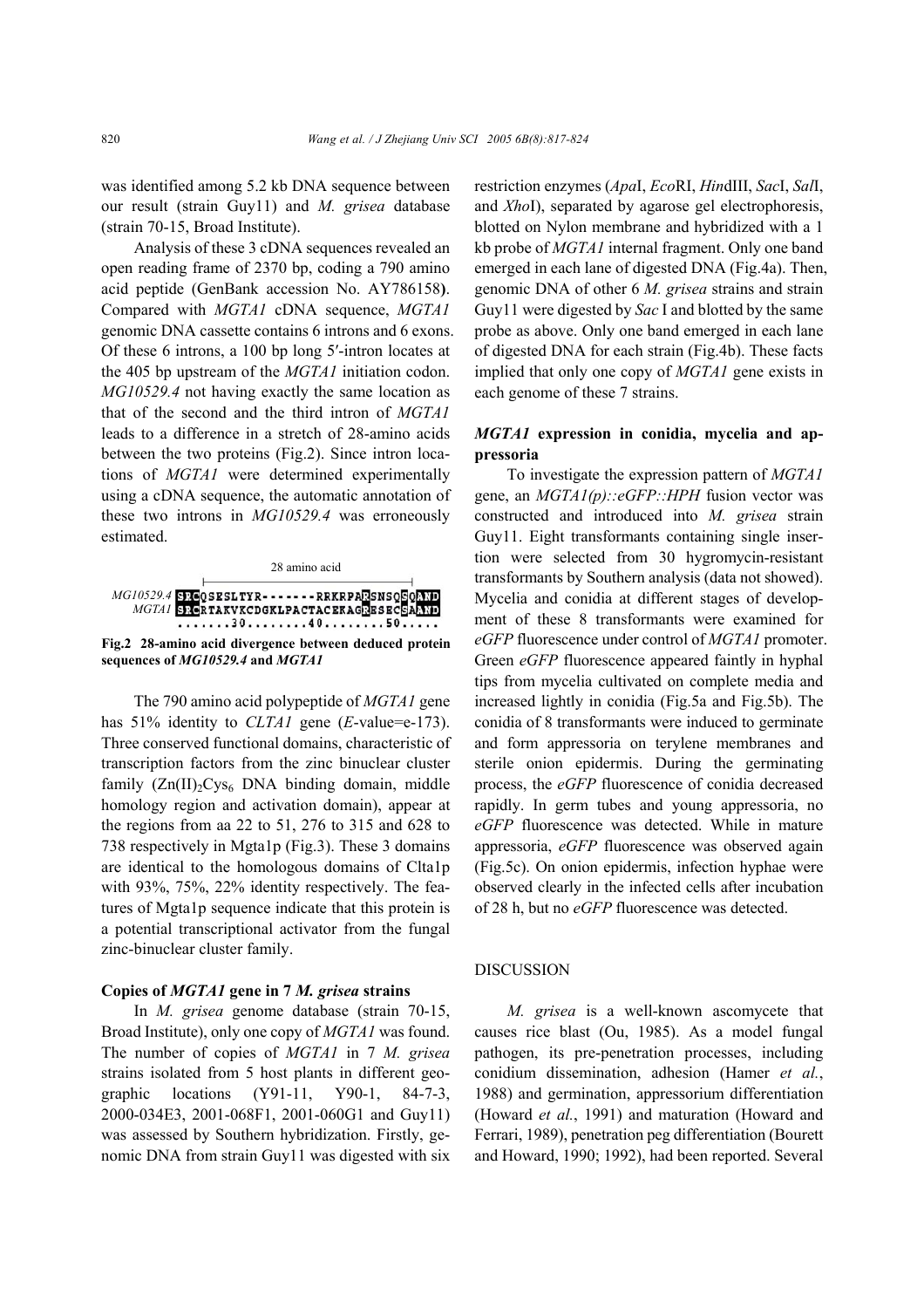| Mgtalp<br>FG00573.1p<br>Clta1p | MMPRESFSDNPLLRVSRPVSACSRCRNAKVKCDGKLPACTACEKAGRESECSPANDOFAR<br>-MPRPSFSHNPLLRVSRPVSACSRCRAKVKCDGKLPACTACEKAGRPNECSHANDOFAR<br>-MPRESFSDNPLLRVSRPVSACSRCRAAKVKCDGKLPACTACEKAGRENECSSANDOFAR<br>$1 \ldots \ldots \ldots 10 \ldots \ldots 20 \ldots \ldots 30 \ldots \ldots 40 \ldots \ldots 50$                                                                              |
|--------------------------------|-----------------------------------------------------------------------------------------------------------------------------------------------------------------------------------------------------------------------------------------------------------------------------------------------------------------------------------------------------------------------------|
| Mgtalp<br>FG00573.1p<br>Clta1p | GKERSYVAALELRVEKLERRLKPAKSRKASMALHDVDAPLAHSD - -DRKGSMANIHAAIY<br>GKERSYVAALELR <mark>IEKLEKRLOFAKSRKASVALHDTDASAFNVOOMDRRDSLALIRAAIH</mark><br>GKERSYVAALELRIEKLEKRLAFARSCKASVNLNDVDEAAAPAP-ADRKDSLANIRAAIH<br>$\overline{61}, \ldots, \overline{70}, \ldots, \overline{80}, \ldots, \overline{80}, \ldots, \overline{90}, \ldots, 100, \ldots, 110, \ldots, 110, \ldots,$ |
| Mgtalp<br>FG00573.1p<br>Clta1p | RKAARORENSDVNALVSDFGFLSVNALAODFEPSVSNMTFARLLLAASTADPLPEFOTDA<br>RKAAHKRETLDVNSLVSDFGFLSVNALTRDFEPISTNMTFARLVLAATINDALPEAPFAC<br>RKAARKREDADVNTLISDMAYLTVSTLTRDFDFTMSNMTFARMVLAAATNDDVFDFAFDS<br>$121130140150150160170$                                                                                                                                                     |
| Mgtalp<br>FG00573.1p<br>Clta1p | NEPROVARGLVKYKLDKIYALERFFPDVQUHSAVENLYHDDR---RHLKHHDCMLFWWW<br>LPPRPTAHALVOH <mark>WDNIYSIFPCISETA</mark> LTALDDMYDKNN--SRHIOHSEY <mark>AMVYAVL</mark><br>FRIRAEMATIOYNTANIFTLFPFFSETHLLTVLDVVFQQDERAKEGLKDTDFMLLYWF                                                                                                                                                        |
| Mgtalp<br>FG00573.1p<br>Clta1p | <u> A lastaosh scND e y YRNG v e y v TRAMTFADMALMP GK ETO IRSLLLTO Y SLFD PAHFD</u><br>ATGSISOSRRSNDTHVODGLKYAARAVNHADEALAPGYVTOIOSLLLLTTOYAMLDPAHFD<br>AVGYTAOSKAHDDNFYRRGLDFVARALPFADNALTPGYPAOIOSLLLFTOYAMLDPSHFD<br>$\overline{241}, \ldots, 250, \ldots, 260, \ldots, 270, \ldots, 280, \ldots, 280, \ldots, 290, \ldots, \ldots$                                      |
| Mgtalp<br>FG00573.1p<br>Clta1p | SWILLIGFTCRAVIDLGFHQDFSSAERIDXFKLNLRRRTFYCAYALDRCIGWMSARAFSFT<br>SWHSIGFTARAIVDLGFHODPFLSSVSDKSALDMRRKIFYCVALDRIISMVYARTESFT<br>SWYLIGFASRAVVDLGFHQDFFRLQVFDKVAFDLRRKMFYCVYALDRTISMIRTRSFSFT                                                                                                                                                                                |
| Mgtalp<br>FG00573.1p<br>Clta1p | DDAVNVALPSMTGVGRIPSISGTIKGPRSSDPALGLRQ1RQTQSHWXQTLVGSDPSVPLE<br>DDTVNVAPPOASGNAGRGSASGALSGPOSADPALGLRQ1RRAQSHWXQDLYGSG-SVPLQ<br>DDSVNVEFPSPSGPS-----TTLTTGPOSADPALGLRQ1RR IQSEWXQTLFQAN-SGPLP<br>$\overline{361 \ldots 370 \ldots 380 \ldots 390 \ldots 400 \ldots 410}$                                                                                                    |
| Mgtalp<br>FG00573.1p<br>Clta1p | NAASYVWOMGHEMREWFESLPDGNEGLPTALROLFELELKYSYVYCIAPSSRAPTINSHA<br>DPISYVMRMCLDMREMODTLPN - - - NLRSELROLFDOELRYSYVYCIAPSTRAPNINDYN<br>DAASFINOMCLEMRENNESLPD - - - NLPSGIRELLGLELRYSYVYCLAPSDRSPELLDDYA<br>$421430440450450$                                                                                                                                                  |
| Mgtalp<br>FG00573.1p<br>Clta1p | RLGTFEYAVAVMNDVYDMVHPPDEKPOIVLGEVKSSPSVSAWALLEYDOALRVYEMGSOF<br>RIGTFEHSMAVLDTAYDIAO-----------------SGONWGFFEYHDVMRIFEMASOF<br>RKGTFEHAIAVMNTAHGVAH-----------------GTSTAFYESLDALKVYEVAMOF<br>$\overline{481190500510520530}$                                                                                                                                              |
| Mgtalp<br>FG00573.1p<br>Clta1p | LAWMDEMGETELSEAPVAIPLSLEGTAPPEPMEERR------GGDNLDRSLAGVEKTIAD<br>LAVLRDAEDMLLSGMPVPIPIARPGTAPAPPLPRRLQPQGMNGEDNLDRSLRCLDKVSQT<br>FAVFNAARELLISDAENHSSHESPRKRTAPAFPTPSG----GWRGQCROSLRCLQQVVET<br>541550560570580590                                                                                                                                                          |
| Mgtalp<br>FG00573.1p<br>Clta1p | EKKEGDRANIANMEAQEEDRKSKDLCQRIEELKVLESEQ - - QEQQRQQLQQQQDQKPHHH<br>LNIRGERNVDASHLRENRGLISOEVVERLSE - - - - RROK - - KDTAREOVÖSCVO - - - - - -<br>LSRESERNDIASOLKTTEETISSELFSWLOVRROMRDOODPOTPOOOOHPHOHOHOOLOO<br>601610620630 .640650                                                                                                                                       |
| Mgtalp<br>FG00573.1p<br>Clta1p | QHQPHHQHNRSQTHVSTPHLQHQVPPPPQYAMPMGQHSIPPMSPPLQQHMSPSAGHISPP<br>00H0P00H0000H00Q0H0H0H00PSPdP------------PPPHPHHH0SHASYPTP-<br>661670680690700710                                                                                                                                                                                                                           |
| Mgta1p<br>FG00573.1p<br>Clta1p | ARGGGIOMMGAPPPHANMMPGGYSAOPHMOOAHYHHQQFFPGQLSPL <mark>E</mark> PQVQQHPPVOHH                                                                                                                                                                                                                                                                                                 |
| Mgtalp<br>FG00573.1p<br>Clta1p | TOPAEVNOAPVDINEIMR---- OGGGI-<br>HOOEEMOMAGVDVAHMMR----GGYPPO<br>OPMVOYRNVGDGGPMMOVPPPGOGGPPR<br>781790800                                                                                                                                                                                                                                                                  |

**Fig.3 Sequence alignment of Mgta1p\* , FG00573.1p and Clta1p. The 3 conserved functional domains were indicated in boxes**  \* The sequence of Mgta1p deduced from cDNA sequence, not the MG10529.4p automatic estimated from *M. grisea* genome

database (Broad Institute)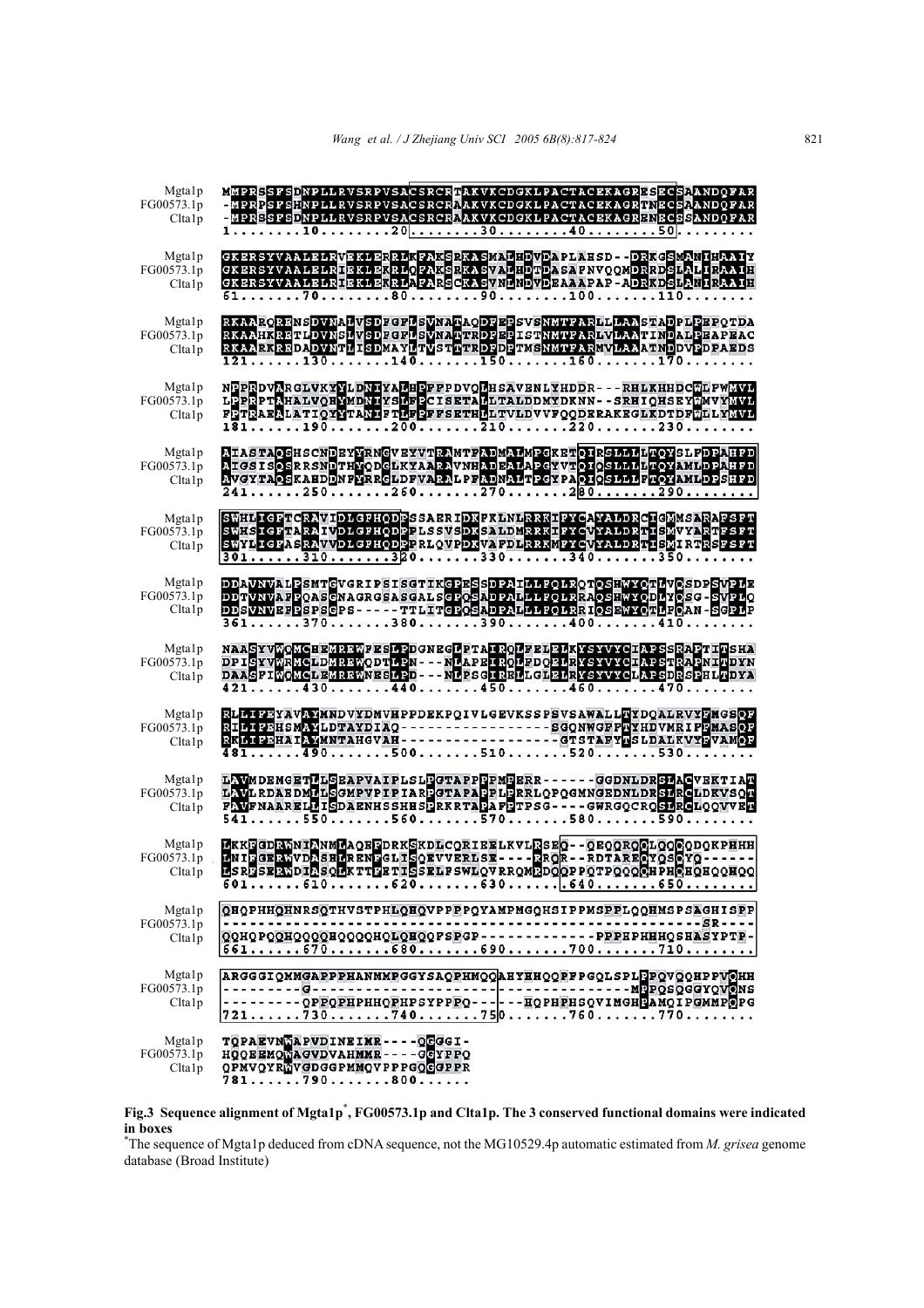

**Fig.4 Copies of** *MGTA1* **gene in** *M***.** *grisea* **strains (a) Southern blot of genomic DNA from** *M***.** *grisea* **strain Guy11 strain with 1 kb fragment of** *MGTA1* **gene. Genomic DNA was digested with different enzymes (left to right:** *Apa***I,** *Eco***RI,** *Hin***dIII,** *Sac***I,** *Sal***I,** *Xho***I); (b) Southern blot of genomic DNAs of 7** *M***.** *grisea* **strains by 1 kb fragment of** *MGTA1* **gene (The strains and hosts (from left to right): Y91-11, summer grass; Y90-1, goose grass; 84-7-3, millet; 2000-034E3, rice; 2001-068F1, rice; 2001-060G1, rice; Guy11). Genomic DNA was digested with** *Sac***I**



**Fig.5 Fluorescence in** *M. grisea MGTA1(p)***::***eGFP* **transformants (Bars=10 µm) (a) Fluorescence of conidia and tip hyphae; (b) Zoom of a conidium's fluorescence; (c) Fluorescence of appressorium.**  $c_1$ ,  $c_2$  and  $c_3$  show the image **under bright-field illumination, UV light and bright-UV compound light, respectively**

chemical and physical factors activating these processes have been found and many genes related to these processes have been cloned and characterized (Balhadere and Talbot, 2001; Talbot *et al*., 1993; Xu and Hamer, 1996). The post-penetration processes of *M. grisea*, including infection hyphae differentiation and colonization, are far less known (Balhadere and Talbot, 2001). Our work focuses on genes involved in such processes. In this study, we isolated *MGTA1*, a novel gene homologous to *CLTA1* involved in the post-penetration processes of *C. lindemuthianum*  (Dufresne *et al.*, 2000)*.* Clarification of *MGTA1*  functions, especially in pathogenicity, is helpful for us to understand the infection process of *M. grisea*  and the difference of nutrition in post-penetration processes between *M. grisea* and *C. lindemuthianum.* Work on *MGTA1* gene replacement, mutant analysis, functional recovery, and cross-complement of *MGTA1* and *CLTA1* is being carried out now in our lab. The *MGTA1* gene replacement vector was constructed successfully (data not shown).

*MGTA1* gene expression in *M. grisea* strain Guy11 was demonstrated by *MGTA1(p):: eGFP::HPH* fusion expression experiment. Unlike the *CLTA1* gene expressed in later phase of the *C. lindemuthianum* infection cycle (Dufresne *et al.*, 2000), *MGTA1* gene is expressed in several phases of the *M. grisea* infection cycle: tip hypha, conidium and mature appressorium. While in infectious hypha, *eGFP* fluorescence cannot be detected. It is possible that the fluorescence is too weak to be detected under the shades of host cell cuticles. The different expression patterns indicate that some potential differences probably exist between *MGTA1* and *CLTA1* gene functions.

Several homologous genes of *MGTA1* were found in some fungal genomes by searching against GenBank database with Mgta1p (Fig.6). In these homologues, a predicted protein FG00573.1 from *Gibberella zeae* had 54% identity to the protein Mgta1p and 56% identity to Clta1p (Fig.3). *G. zeae*  does not form appressorium for plant penetration, and the *CLTA1* null mutants of *C. lindemuthianum* can form appressoria normally (Dufresne *et al.*, 2000), so *MGTA1* is possibly involved in other processes. It will be interesting to determine the function of *MGTA1*, *FG00573.1* and their homologous genes fungal pathogens.

*MGTA1* encodes a putative transcription factor of the  $Zn(II)_2Cys_6$  family.  $Zn(II)_2Cys_6$  DNA binding proteins are unique fungal transcriptional activators involved in a wide range of processes, including primary and secondary metabolism, drug resistance, and meiotic development (Todd and Andrianopoulos, 1997). Fifty-four hypothetical proteins with Zn(II)<sub>2</sub>Cys<sub>6</sub> domain were found in the *M. grisea* genome database (Broad Institute). Up to now, these genes have not been researched well yet.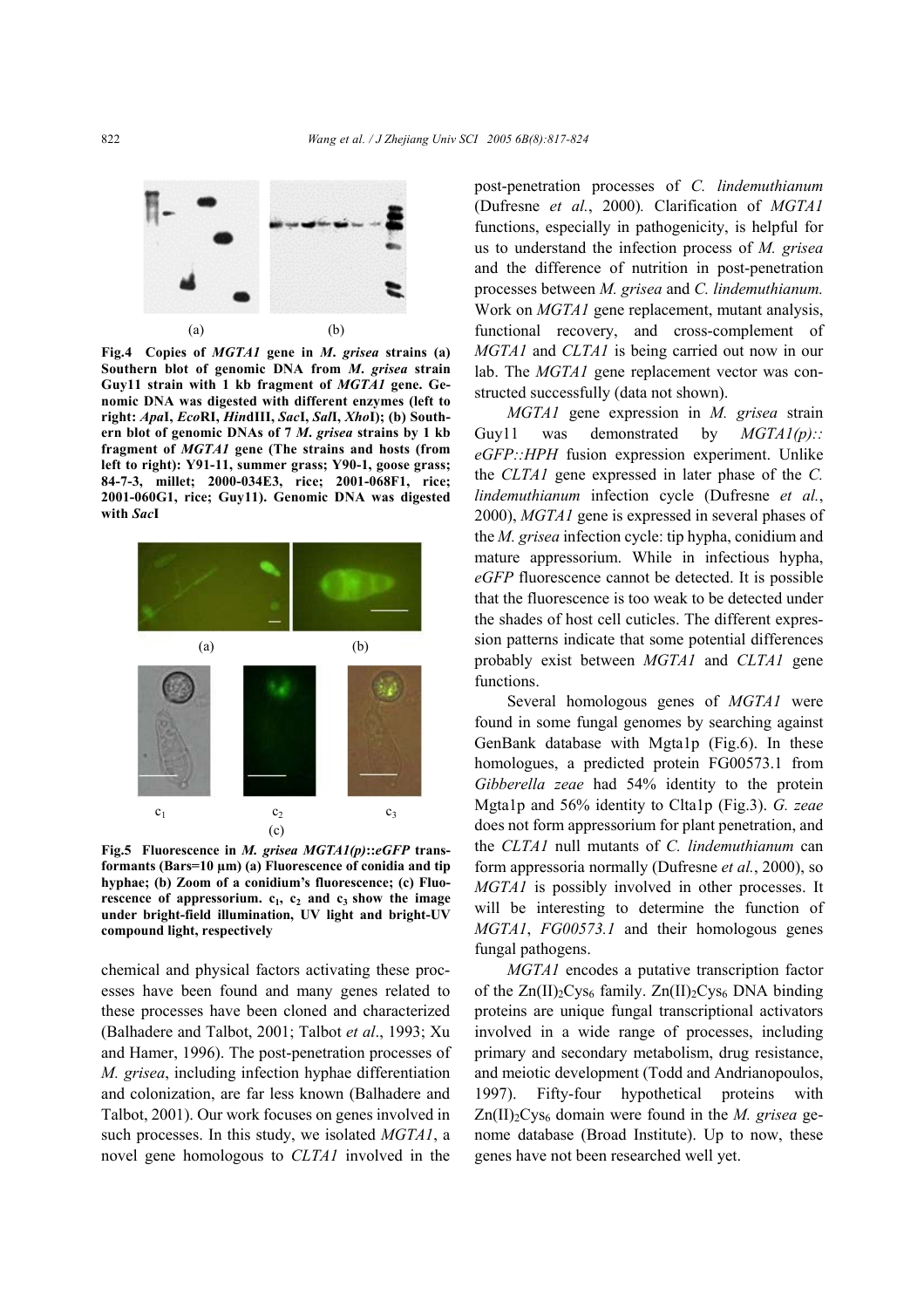|  | Sequences producing significant alignments |
|--|--------------------------------------------|

| <b>GenBenk accession No.</b> | Gene name                       | <b>Organisms</b>              | Score (bits) | E-value |
|------------------------------|---------------------------------|-------------------------------|--------------|---------|
| AY78615                      | <i>MGTA1</i>                    | Magnaporthe grisea            |              |         |
| EAA69234                     | <i>FG00573.1</i> (hypothetical) | Gibberella zeae               | 650          | 0.0     |
| AAG25917                     | CLTA1                           | Colletotrichum lindemuthianum | 612          | $e-173$ |
| XP 329776                    | Hypothetical                    | Neurospora crassa             | 404          | $e-111$ |
| EAA59892                     | <i>AN3684.2</i> (hypothetical)  | Aspergillus nidulans          | 208          | $4e-52$ |
| AAO64247                     | Unknown                         | Fusarium sporotrichioides     | 163          | $1e-38$ |
| EAA75745                     | Hypothetical                    | Gibberella zeae               | 157          | $1e-36$ |
| XP 457755                    | Unnamed                         | Debaryomyces hansenii         | 113          | $2e-23$ |

(a)



(c)

**Fig.6 Scores of 8 top hits of blast to GenBank using Mgta1p (a) GenBank accession No., gene name, organisms, and scores of 8 top hits; (b) Phylogeny of the 8 top hit protein sequences (marked with gene name or GenBank accession** No.); (c) Sequence alignment of  $\text{Zn(II)}_2\text{Cys}_6$  domains of the 8 top hits

#### **References**

- Aist, J.R., Bushnell, W.R., 1991. Invasion of Plants by Powdery Mildew Fungi, and Cellular Mechanisms of Resistance. *In*: Cole, G.T., Hoch, H.C. (Eds.), The Fungal Spore and Disease Initiation in Plants and Animals. Plenum Press, New York, p.321-345.
- Altschul, S.F., Madden, T.L., Schaffer, A.A., Zhang, J., Zhang, Z., Miller, W., Lipman, D.J., 1997. Gapped BLAST and PSI-BLAST: A new generation of protein database search programs. *Nucl. Acids Res.*, **25**:3389-3402.
- Bailey, J.A., Jeger, M.J., 1992. *Colletotrichum*: Biology, Pathology and Control. CAB International, Wallingford.
- Balhadere, P.V., Talbot, N.J., 2001. *PDE1* encodes a P-type ATPase involved in appressorium-mediated plant infection by the rice blast fungus *Magnaporthe grisea*. *Plant Cell*, **13**:1987-2004.
- Bourett, T.M., Howard, R.J., 1990. In vitro development of penetration structures in the rice blast fungus *Magnaporthe grisea*. *Can. J. Bot.*, **69**:329-342.
- Bourett, T.M., Howard, R.J., 1992. Actin in penetration pegs of the fungal rice blast pathogen, *Magnaporthe grisea*.

*Protoplasma*, **168**:20-26.

- Caroll, A.M., Sweigard, J.A., Valent, B., 1994. Improved vectors for selecting resistance to hygromycin. *Fungal Genet. Newslett.*, **41**:22.
- Dufresne, M., Perfect, S., Pellier, A.L., Bailey, J.A., Langin, T., 2000. A GAL4-like protein is involved in the switch between biotrophic and necrotrophic phases of the infection process of *Colletotrichum lindemuthianum* on common bean. *Plant Cell*, **12**:1579-1590.
- Hamer, J.E., Howard, R.J., Chumley, F.G., Valent, B., 1988. A mechanism for surface attachment in spores of a plant pathogenic fungus. *Science*, **239**:288-290.
- Heath, M.C., Valent, B., Howard, R.J., Chumley, F.G., 1990a. Correlations between cytologically detected plant-funga1 interactions and pathogenicity of *Magnaporthe grisea* toward weeping lovegrass. *Phytopathology*, **80**: 1382-1386.
- Heath, M.C., Valent, B., Howard, R.J., Chumley, F.G., 1990b. Interactions of two strains of *Magnaporthe grisea* with rice, goosegrass and weeping lovegrass. *Can. J. Bot.*,